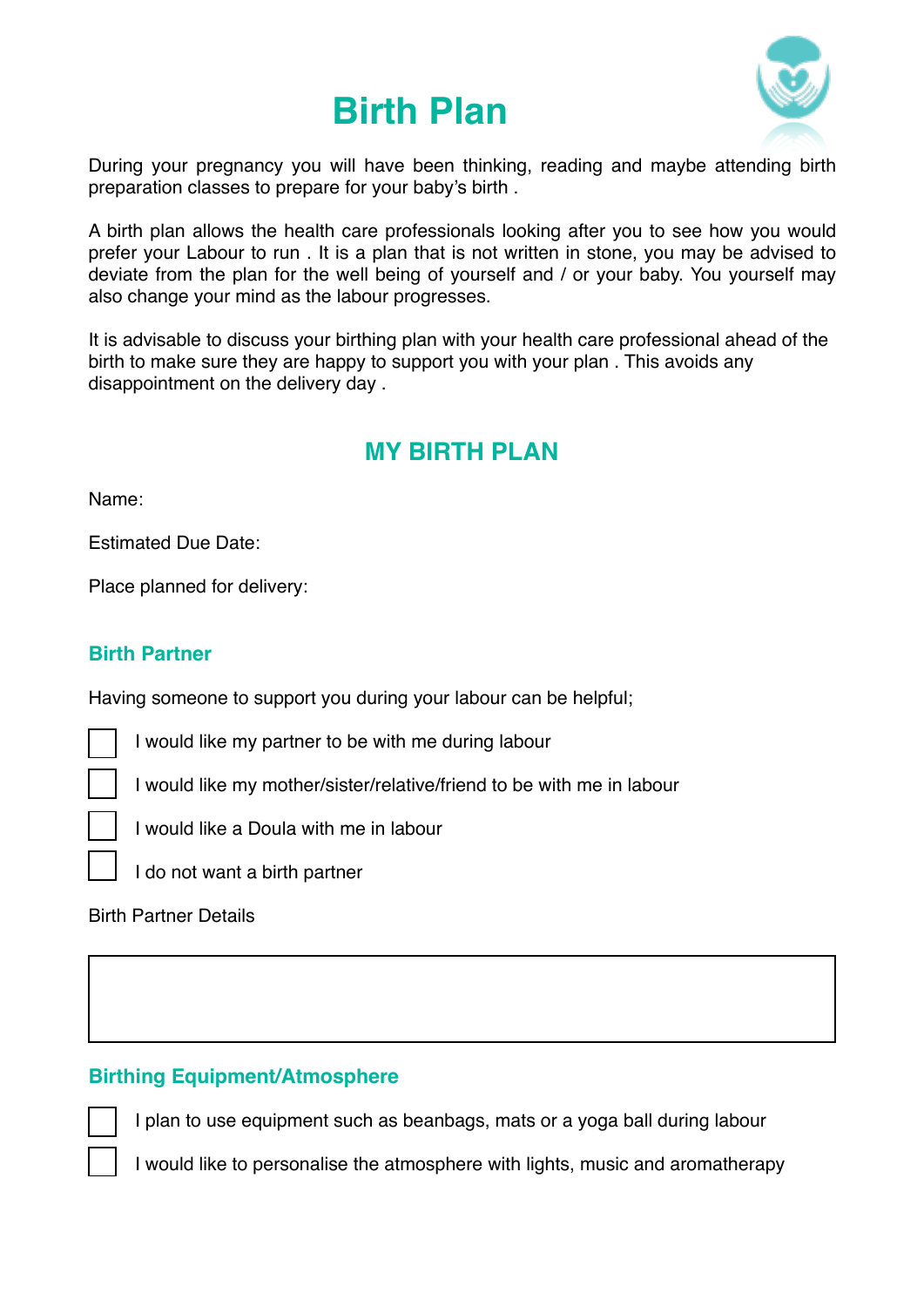I would like to like to use a birthing pool if one is available

I would like photos and /or a video taken at times throughout my labour and birth

#### **Monitoring in Labour**

Every baby is monitired during labour to make sure that they are not in distress, there are various ways of monitoring babies, whether this is continuously or intermittently

I would like to be monitored continuously in labour

Where possible I would like to be monitored intermittently in labour

Comments on monitoring

# **Positions for Labour and Birth**

You may well have learnt about various birth positions at your childbirth classes. During the later stages of pregnancy you can try some of these positions out to see what is most comfortable for you. During the labour and the birth you may find that changing positions helps with your progress and with your pain control.

I would like to be as mobile as possible in labour

I would like to be in bed with my back supported by pillows

I would like to be standing

I would like to be sitting

I would like to use a birthing ball, bean bag…

I would like to be squatting

I would like to lie on my side

I am not sure which positions I would like to try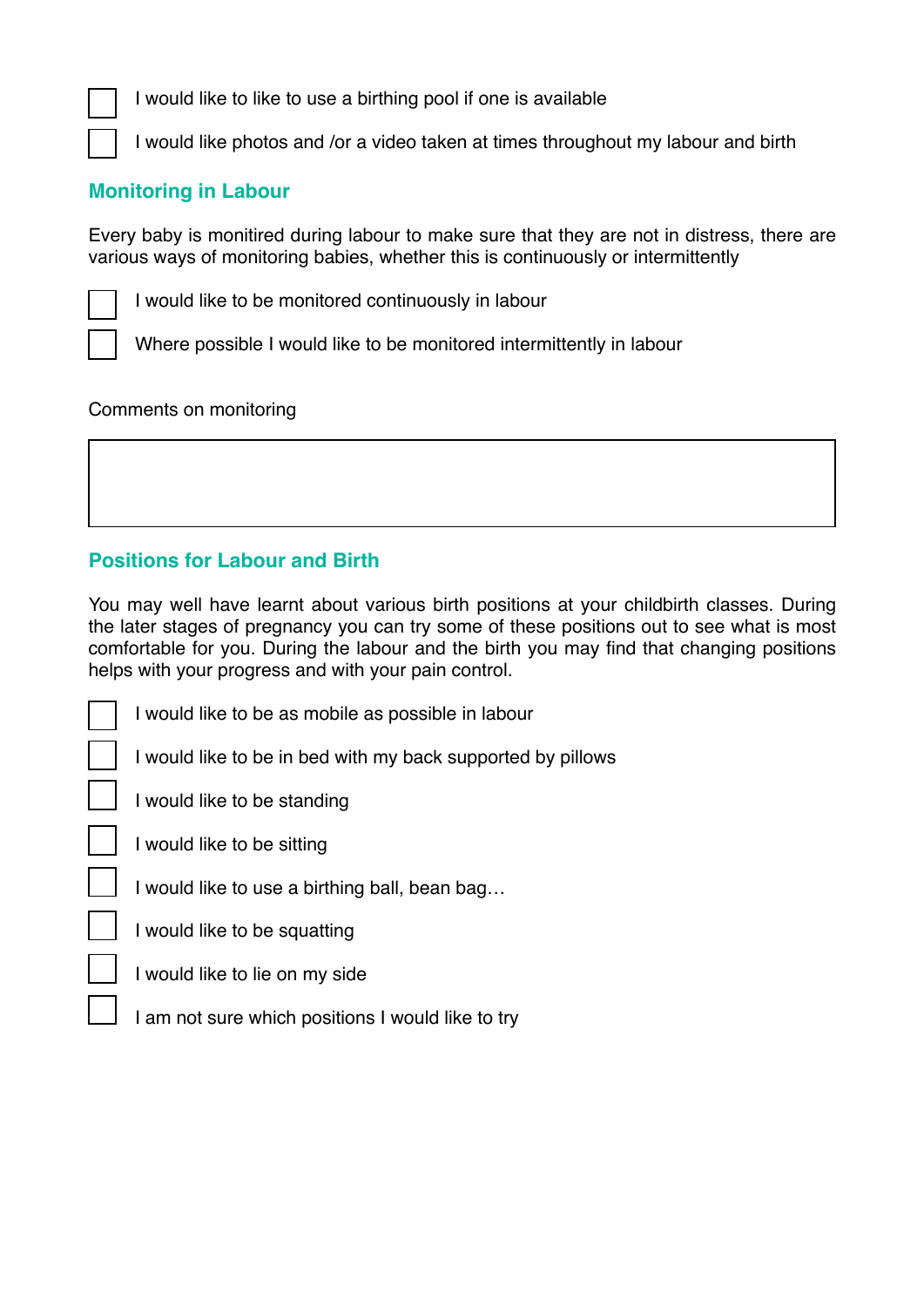# **Pain relief Options**

Pain relief options come in many different forms, natural and medicated. It is advisable to be open minded about what methods you would like in labour. You can use a number of different methods at different times.

| I would like to try breathing and relaxation  |
|-----------------------------------------------|
| I would like to try massage                   |
| I would like to try acupuncture               |
| I would like to try gas and air               |
| I would like to try homepatheic infusions     |
| I would like to try pain relieving injections |
| I would like an epidural                      |
| I would like to manage without pain releif    |
| I would like to use hypnobirthing techniques  |

My preferences for pain relief

# **Episiotomy**

An episiotomy is a cut to the perineum between the vagina and anus that may be performed when there is anxiety that your baby is short of oxygen and needs to be delivered quickly, or where it appears that a small episotomy may prevent a larger tear.

I understand why an episiotomy may have to be informed

I only want an episiotomy if there is concern for my baby

My thoughts on an episiotomy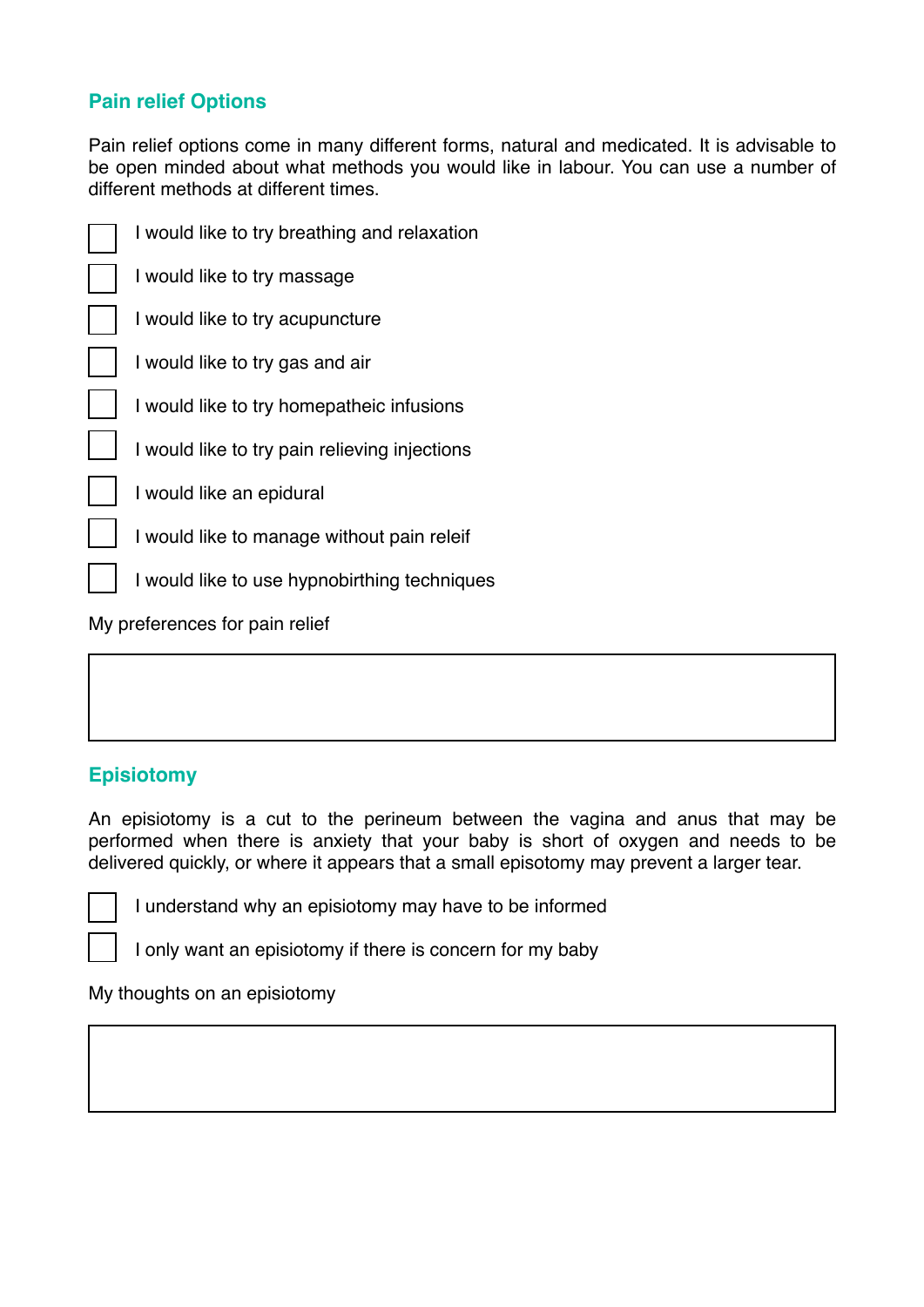#### **Delivery of the Placenta**

The placenta will need to be delivered after the baby is born. This is known as the third stage of labour. You have the option in most cases of having a natural third stage (physiological third stage), or a medicated third stage. If you have been augmented in labour, have a low heamaglobin level, have previous history of a post partum heamorhage then a natural third stage may not be advised/allowed.

I would like a medicated third stage

I would like my birth partner to cut the cord

I do not want my birth partner to cut the cord

My preferences about the delivery of my placenta

#### **Forceps or Vacuum Delivery**

I would like my partner to be with me if I have an instrumental delivery

I do not want my partner to be with me if I have an instrumental delivery

#### **Post Delivery**

I would like my baby delivered straight onto my chest

I would like my baby and I to have skin to skin contact for the first hour

I would like my baby to be cleaned before being given to me

If I am unwell post delivery I would like my birth partner to do the skin ot skin contact with my baby

#### **Emergency or Elective Cesarian Section**

A cesarian section is performed when the baby is delivered by cutting through the abdomen and into the uterus. In most circumstances you will be given the option of having an epidrual and therefore your birth partner will be allowed to accompany you. If you need a General anesthetic your birth partner will not be allowed into the operating room



I would like my Birth partner in the operating room with me